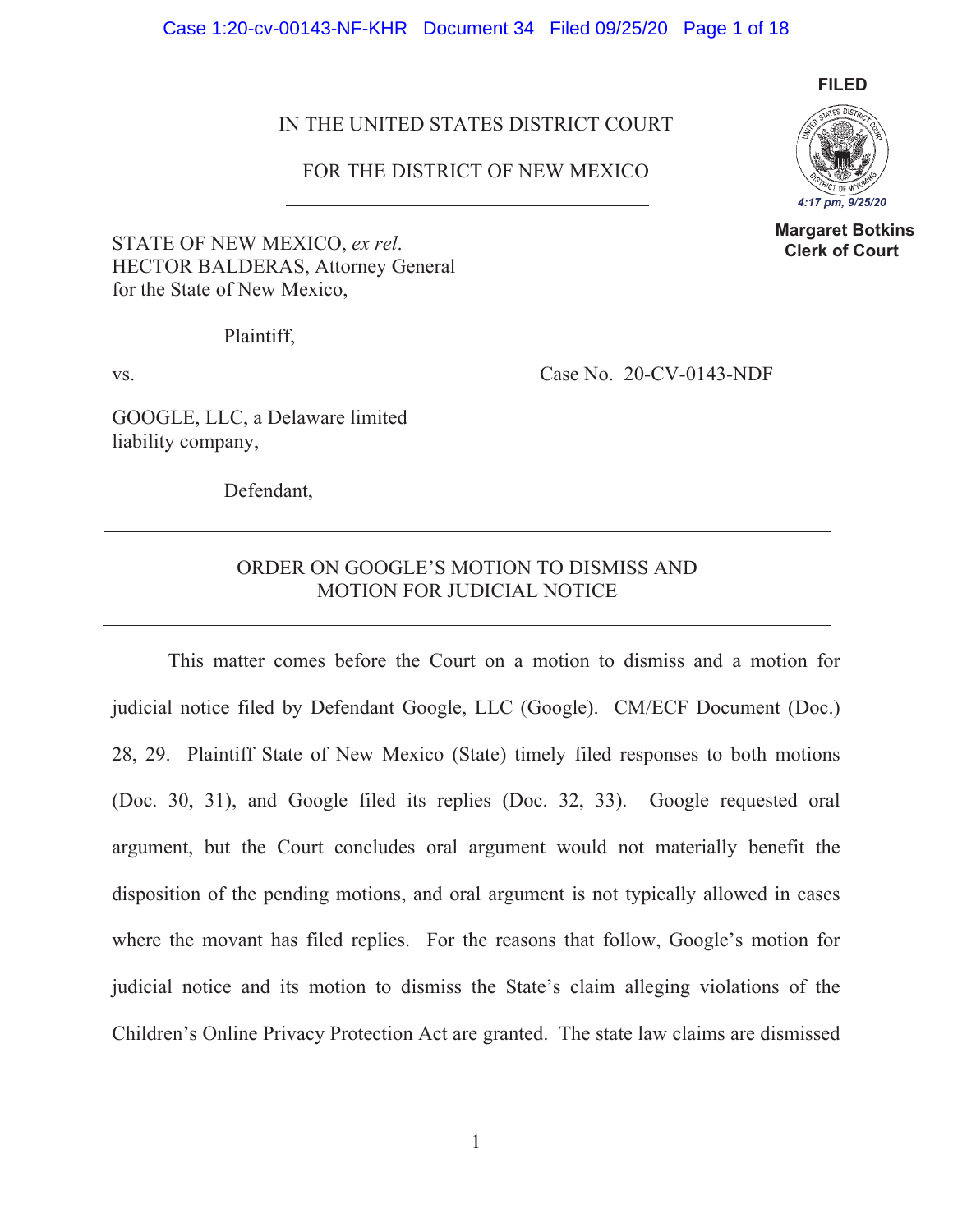### Case 1:20-cv-00143-NF-KHR Document 34 Filed 09/25/20 Page 2 of 18

on the basis that the Court declines to exercise jurisdiction. As discussed below, the State is granted limited leave to amend its COPPA claims and reassert its State law claims.

### **Relevant Factual and Procedural Background**

This case arises from a web-based service provided by Google called G Suite for Education ("GSFE") which gives students access to Google's Gmail, Calendar, Drive, Docs, and other applications. Doc. 1, ¶ 1. According to the State, Google has used GSFE to spy on New Mexico students' online activities for its own commercial purposes, without notice to parents and without attempting to obtain parental consent. *Id*. at ¶ 5. The State alleges Google's conduct violates the Children's Online Privacy Protection Act, 15 U.S.C. § 6501 *et seq*. ("COPPA") along with the New Mexico Unfair Practices Act, N.M. Stat. Ann. § 57-12-1 *et seq.* ("UPA") and New Mexico common law. *Id*. at ¶¶ 10-13. The State seeks injunctive relief along with civil penalties, fees and costs. *Id*. at ¶ 14.

 Google moves to dismiss the State's complaint under Rule 12(b)(6). Doc. 28. To avoid converting the motion to one for summary judgment, Google seeks judicial notice of various documents attached in support of its motion. Doc. 29. Google argues that the State's COPPA claim should be dismissed because the Federal Trade Commission (FTC) allows online service providers like Google to use schools as agents and intermediaries for parental notice and consent, and asserts that is what Google did. Next, Google argues that the State's claim under the UPA should be dismissed because (1) it is preempted by COPPA, (2) Google's alleged misconduct was not made in connection with any purchases by students or schools, and (3) the Complaint fails to allege actionable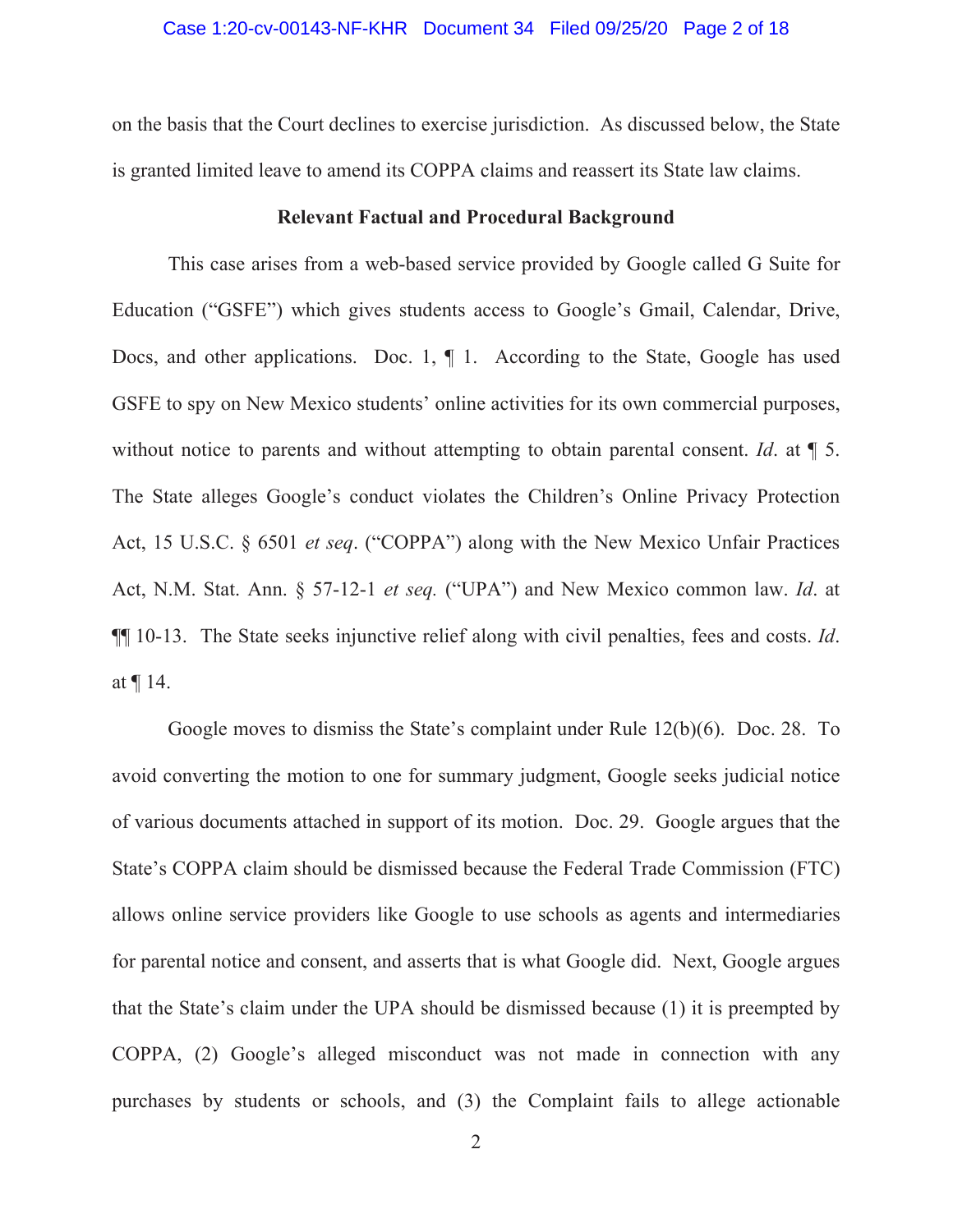### Case 1:20-cv-00143-NF-KHR Document 34 Filed 09/25/20 Page 3 of 18

conduct. Finally, Google argues that the State's common-law intrusion upon seclusion claim should be dismissed because it had permission to collect student data and, in any event, its data collection was not "highly offensive."

 The State resists dismissal arguing in general that Google is advancing factual arguments which would require that the Court ignore the well-pleaded facts alleged in the complaint in favor of improper extrinsic evidence. Further, as to the COPPA claim, the State argues the Court need not defer to the FTC guidance and even with deference, the narrow FTC exception does not apply. As to its UPA claim, the State argues COPPA does not preempt state law claims that also violate COPPA.

## **Applicable Legal Standards**

"To survive a motion to dismiss, a complaint must allege sufficient factual matter, accepted as true, to 'state a claim to relief that is plausible on its face.'" *Ashcroft v. Iqbal*, 556 U.S. 662, 678 (2009) (quoting *Bell Atl. Corp. v. Twombly*, 550 U.S. 544, 570 (2007)). In resolving a motion under Rule 12(b)(6), the court "accept[s] as true all wellpleaded factual allegations in the complaint and view[s] them in the light most favorable to the plaintiff." *Safe Streets All. v. Hickenlooper*, 859 F.3d 865, 878 (10th Cir. 2017) (citation omitted). But a complaint must set forth "more than labels and conclusions, and a formulaic recitation of the elements of a cause of action will not do." *Twombly*, 550 U.S. at 555.

Moreover, fraud claims (such as the fraud-based unfair trade practices claim here) must meet more stringent standards. *See* Fed. R. Civ. P. 9(b). "In alleging fraud or mistake, a party must state with particularity the circumstances constituting fraud or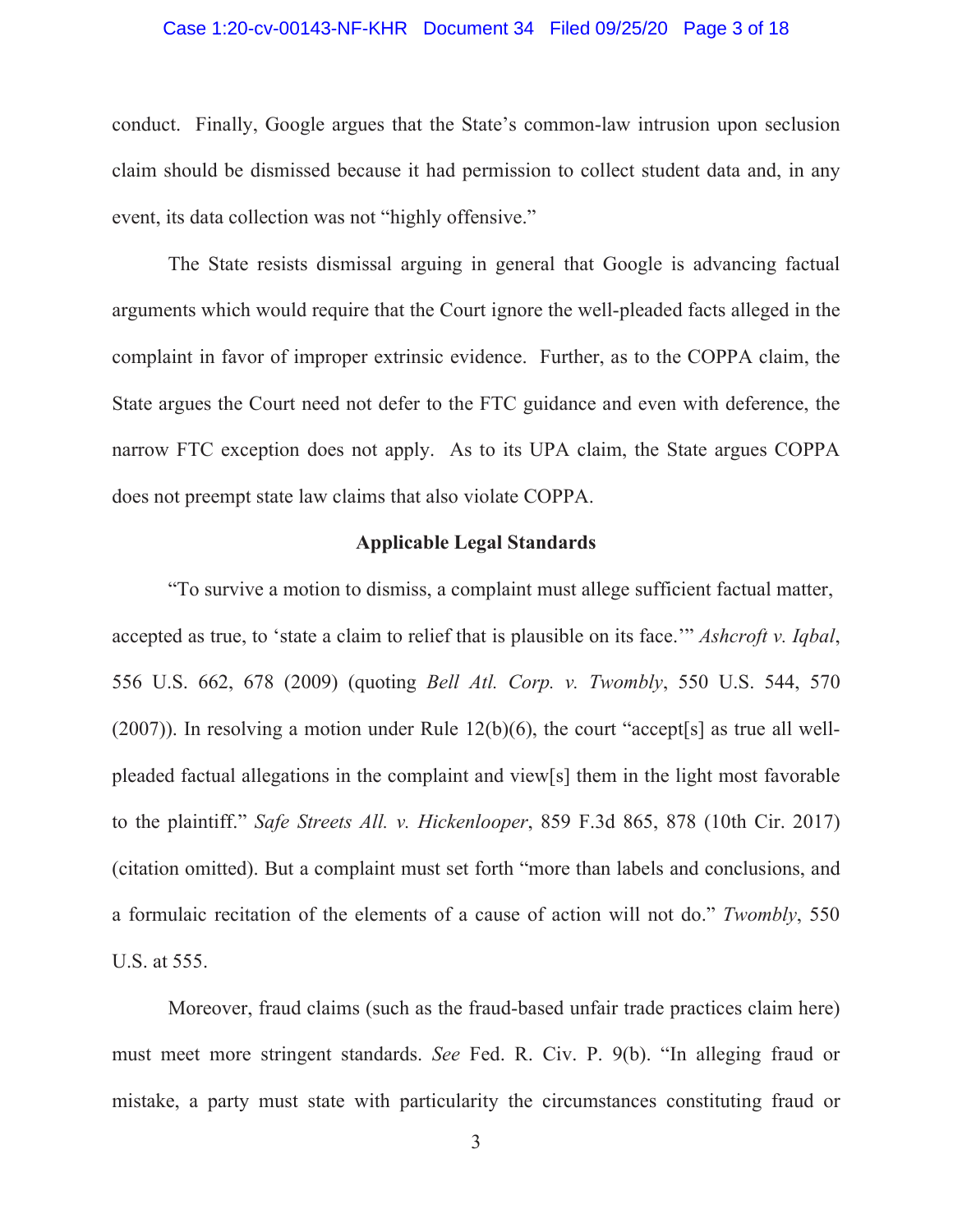### Case 1:20-cv-00143-NF-KHR Document 34 Filed 09/25/20 Page 4 of 18

mistake." *Id*. Thus, a complaint must "set forth the time, place and contents of the false representation, the identity of the party making the false statements and the consequences thereof." *Koch v. Koch Indus*., 203 F.3d 1202, 1236 (10th Cir. 2000) (citation omitted).

Finally, a court may consider materials subject to judicial notice without converting a motion to dismiss into a motion for summary judgment. *See Johnson v. Spencer*, 950 F.3d 680, 705 (10th Cir. 2020). Under Federal Rule of Evidence 201, judicial notice is permitted of a fact which is a matter of public record even if it is not incorporated into the pleadings if it is not subject to reasonable dispute because it is either (1) generally known within the territorial jurisdiction of the trial court or (2) capable of accurate and ready determination by resort to "sources whose accuracy cannot reasonably be questioned." Fed. R. Evid. 201; *Gallegos v. Bd. of Cty. Comm'rs*, 278 F. Supp. 3d 1245, 1259 (D.N.M. 2017) (citation omitted); *Van Woudenberg v. Gibson*, 211 F.3d 560, 568 (10th Cir. 2000), abrogated on other grounds by *McGregor v. Gibson*, 248 F.3d 946, 955 (10th Cir. 2001).

# **Discussion**

### *Motion for Judicial Notice* (Doc. 29).

The four documents encompassed in Google's request for judicial notice include:

- 1. The GSFE Privacy Notice; $<sup>1</sup>$ </sup>
- 2. The GSFE Agreement;<sup>2</sup>

<sup>&</sup>lt;sup>1</sup> See https://gsuite.google.com/terms/education\_privacy.html. Doc. 28-2.

<sup>&</sup>lt;sup>2</sup> See https://gsuite.google.com/intl/en/terms/education\_terms.html. Doc. 28-3.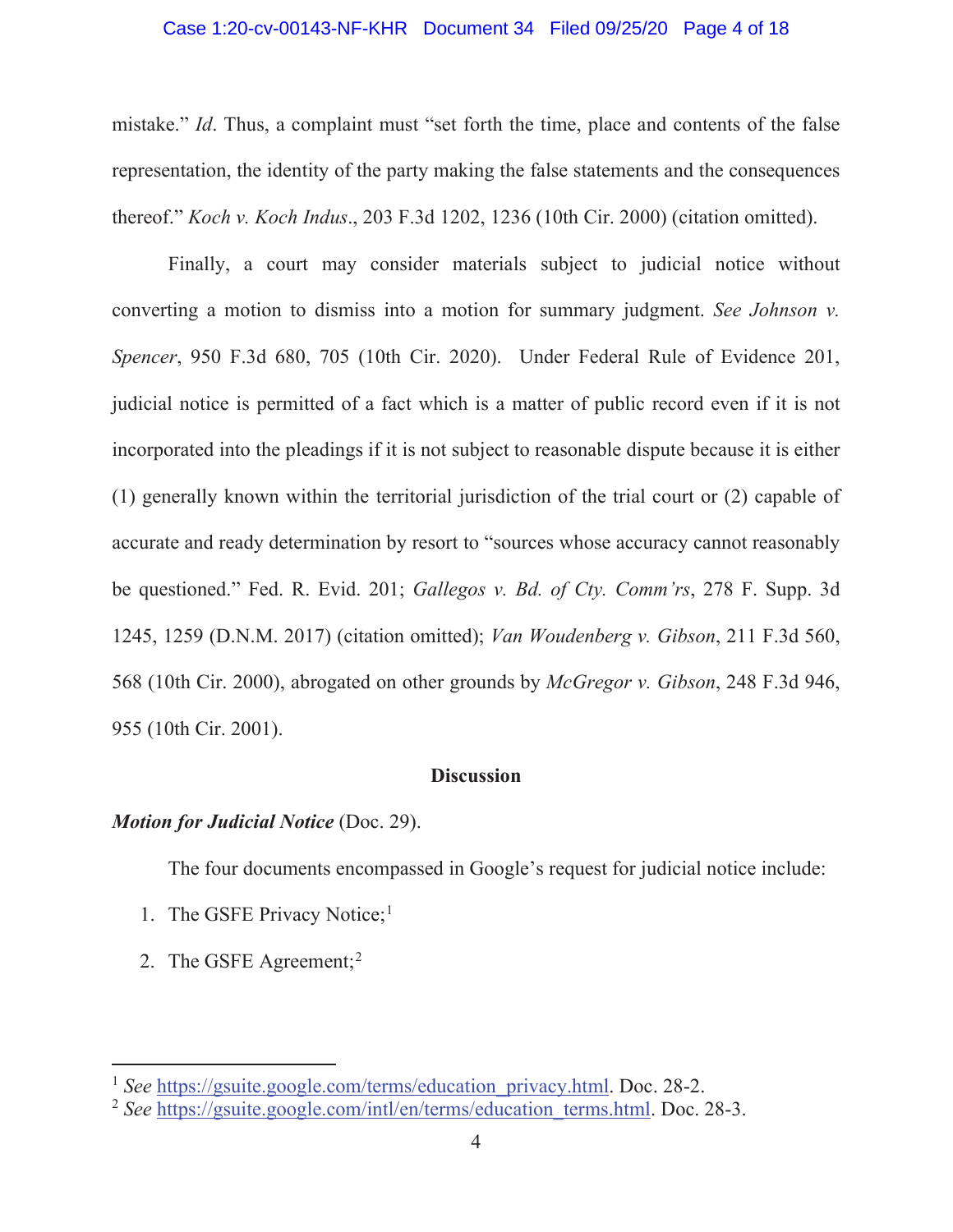- 3. The Notice Template for Schools When Gathering Parent or Guardian Consent ("Notice template")<sup>3</sup>; and
- 4. The GSFE Privacy and Security FAQs.<sup>4</sup>

Google asks only that the Court take notice of the fact that these documents exist on Google's website along with their publicly available content, including the contractual language in the GSFE Agreement to which schools commit. Google argues these documents fall within the general rule for taking judicial notice of factual information found on a party's website which bears on the allegations in the State's complaint. The State opposes this motion arguing it is inappropriate<sup>5</sup> because the documents are not "public records" simply because they exist on a company website, and notice may not properly be taken of facts to conclude that the GSFE Agreement is a valid binding contract governing Google's relationship with schools.

As to the State's argument against judicial notice of the existence of the documents and their publicly available content, the Court agrees with Google that these limited facts are not subject to dispute and are proper for judicial notice. Google gave the complete address for each document on its website and these pages are still found at those addresses. All documents relate directly to GSFE which is the subject of the State's complaint. As noted by the Tenth Circuit, "[i]t is not uncommon for courts to take

<sup>3</sup> *See* https://support.google.com/a/answer/7391849. Doc. 28-4.

<sup>&</sup>lt;sup>4</sup> See https://edu.google.com/why-google/privacy-security/?modal\_active=none. Doc. 28-5.

<sup>&</sup>lt;sup>5</sup> The State also argues the motion should be denied as unnecessary. This argument and the referenced Seventh Circuit case are unpersuasive. While Google could have requested judicial notice in its brief on the motion to dismiss, the fact a separate motion was filed provides no basis for denial on the merits.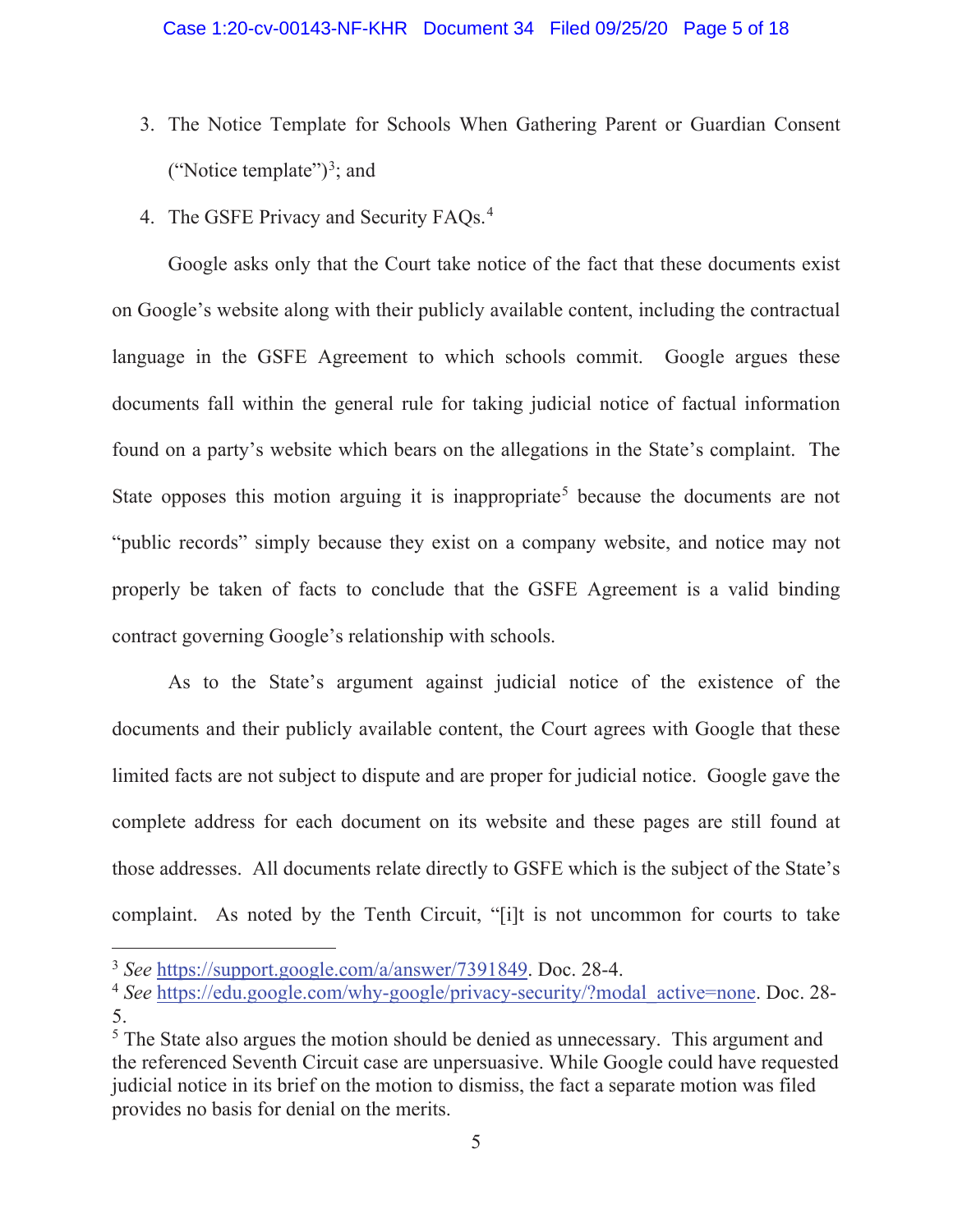### Case 1:20-cv-00143-NF-KHR Document 34 Filed 09/25/20 Page 6 of 18

judicial notice of factual information found on the world wide web." *O'Toole v. Northrop Grumman Corp*., 499 F.3d 1218, 1225 (10th Cir. 2007) (taking judicial notice of earnings information on Northrop Grumman's website).

Indeed, the State's complaint incorporates by reference several of Google's other webpages, including one from Google's webpage specific to GSFE:

- Age Requirements on Google Accounts, Google FAQs, https://support.google.com/accounts/answer/1350409?hleen;
- All types of Chromebooks for all types of learners, Google, https://blog.google/outreachinitiatives/education/all-types-chromebooksall-types-learners/; (This URL address does not appear to be functional as of September 25, 2020).
- Privacy and Security, Google LLC, http://services.google.com/th/files/misc/gsuite for education privacy security.pdf; (This URL address does not appear to be functional as of September 25, 2020).
- Google Chrome Help, Google LLC, https://support.google.com/chrome/answer/165139?co=GENIE.Platform%3 DDesktop&hl=en.

Doc. 1, nn. 5, 6, 9 (noting last visited date for each page as February 20, 2020). The complaint alleges GSFE is a "web-based" service. The State does not explain why the Court should not consider the GSFE Agreement page (and the other Google webpages for which Google requests judicial notice) as part and parcel of the web-based GSFE service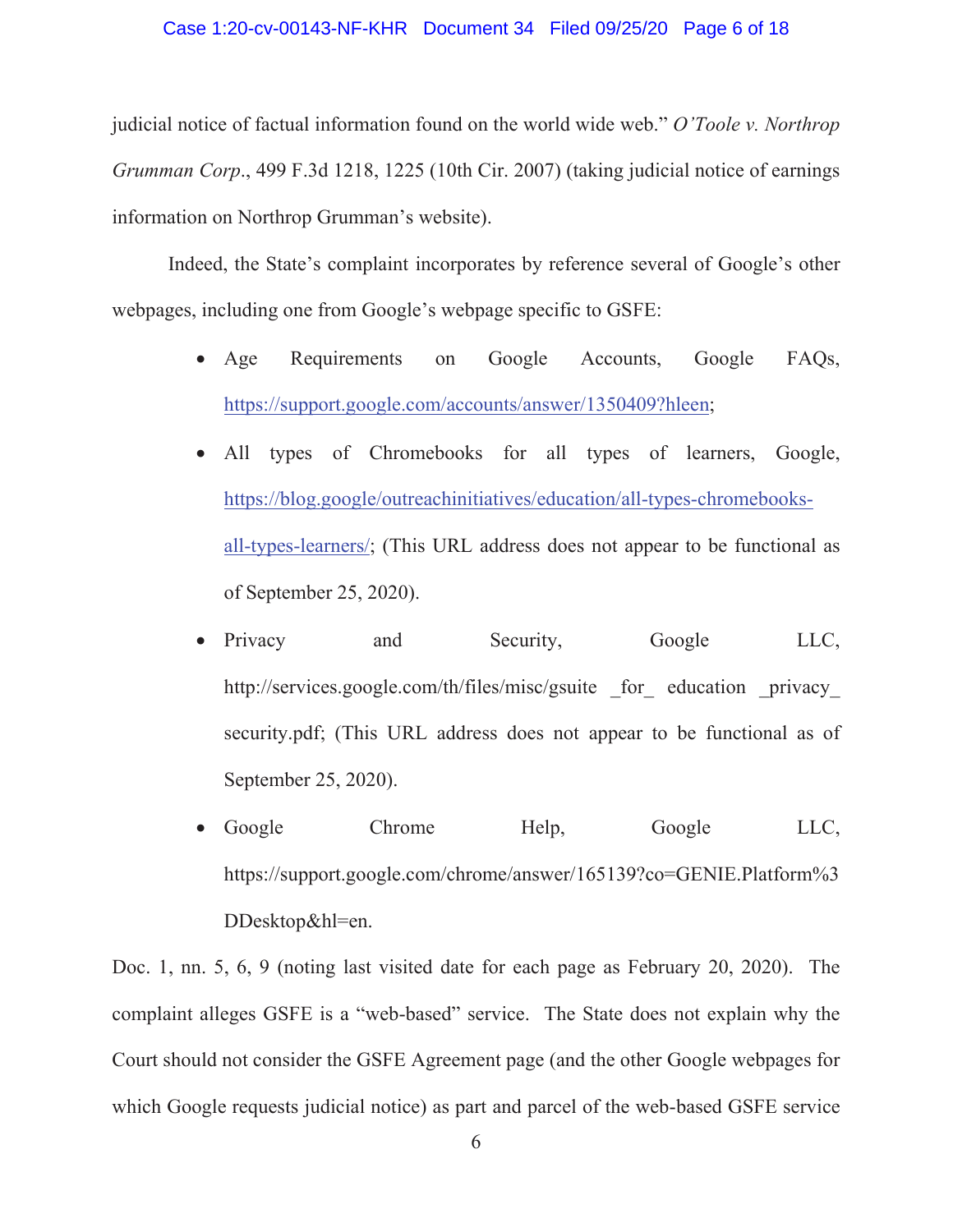### Case 1:20-cv-00143-NF-KHR Document 34 Filed 09/25/20 Page 7 of 18

that is central to the complaint. Indeed, the State relies on one of its above webpage cites to support its allegation that "[o]ver 80 million educators and students now use [GSFE] and more than 25 million use Chromebooks in schools, including within New Mexico," Doc. 1, ¶ 23. The Court can consider "documents referred to in the complaint if the documents are central to the plaintiff's claim and the parties do not dispute the documents' authenticity," without converting to summary judgment. *S.E.C. v. Goldstone,* 952 F. Supp. 2d 1060, 1191 (D.N.M. 2013) (citing *Jacobsen v. Deseret Book Co.,* 287 F.3d 936, 941 (10th Cir. 2002)). Although the State notes the GSFE Agreement does not establish whether it was on Google's webpage for the entire time period at issue without modification, the State does not dispute the authenticity of the webpage.

Consequently, the Court can take judicial notice of the existence of the online GSFE Agreement and its content without reaching any legal conclusion concerning the rights and obligations of Google and any particular customer thereunder. Based on the allegations in the State's complaint, the Court can read the publicly available online content to conclude that many customers, including those in New Mexico, access and use GSFE services subject to the GSFE Agreement. Doc. 28-3 ("This Agreement governs Customer's access to and use of the Services as ordered in the applicable Order Form and will be effective as of the Effective Date").

# *Motion to Dismiss the COPPA Claim*.

 Congress enacted COPPA "to prohibit unfair or deceptive acts or practices in connection with the collection, use, or disclosure of personally identifiable information from and about children on the Internet." 64 Fed. Reg. 59888 (citing 15 U.S.C. §§ 6501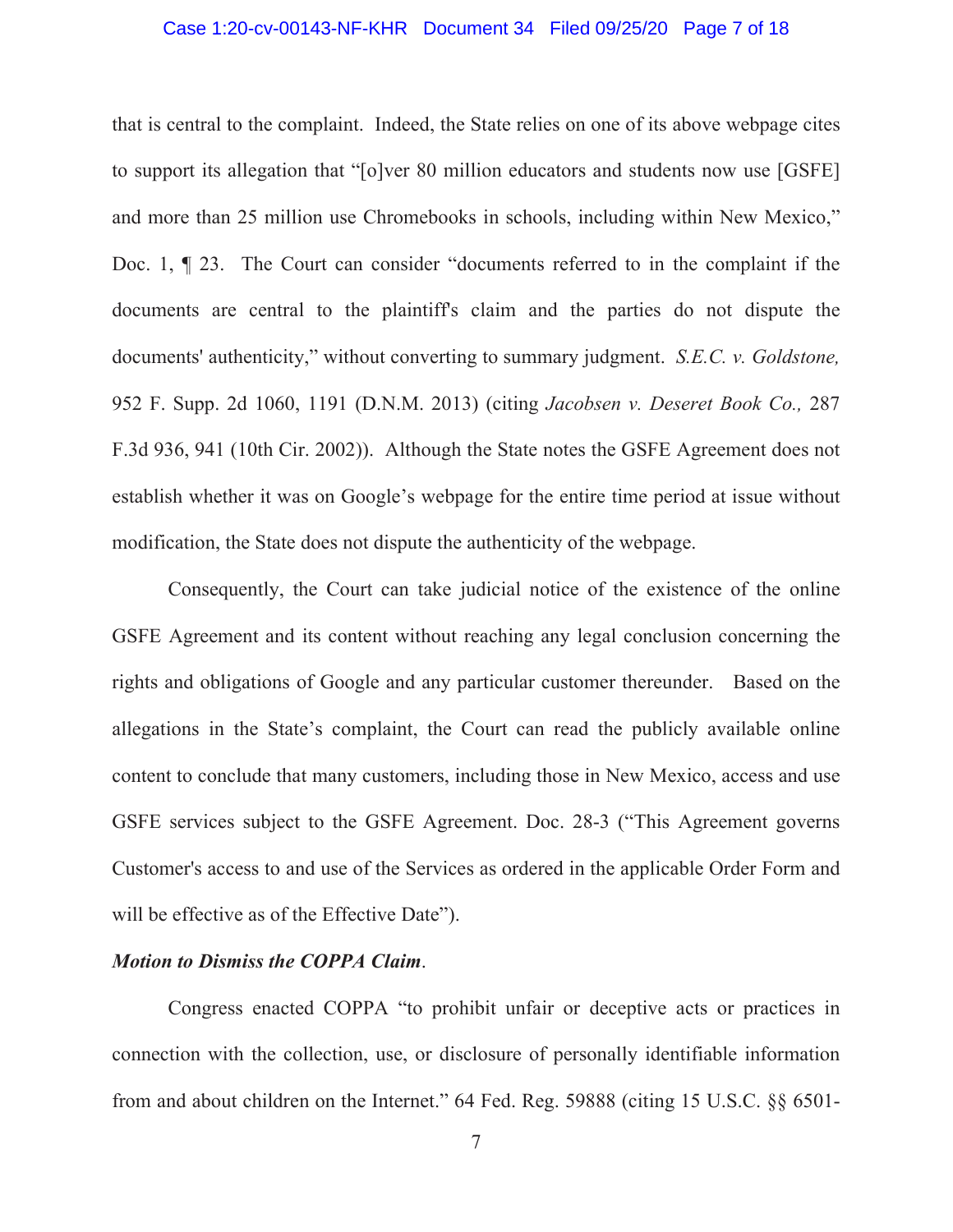6505). Section 6502(b)(1) of COPPA directs the Federal Trade Commission (FTC) to adopt regulations to implement the Act's general privacy protections to prevent unfair or deceptive online information collection from or about children.

The State alleges Google is an operator who developed GSFE for use by children under the age of 13, and who collects, maintains and/or uses children's personal information.<sup>6</sup> Doc. 1,  $\P$  63-65. As such, Google is required by COPPA "to provide notice and obtain verifiable parental consent prior to collecting, using, or disclosing personal information from children. Such notice must be clearly and understandably written, complete, and must contain no unrelated, confusing, or contradictory materials." *Id.* at  $\sqrt{ }$  66 (citing 16 C.F.R. 312.4(a)). The State alleges Google has failed to "give direct" notice to parents, stating the types of personal information it seeks to collect from the child." *Id*. at ¶ 67. The State also alleges any notice Google provides "is not intended for the child's parent and contains terms that no child under the age of 13 would comprehend or would have the capacity to accept." *Id*. at ¶ 68. Further, the State alleges "Google failed to obtain parental consent authorizing it to collect and use minors' personal and sensitive information." *Id.* at ¶ 69.

 Google moves to dismiss the State's COPPA violation claim arguing its challenged practices comply with authoritative federal guidance. Google emphasizes the COPPA Rule adopted by the FTC requires covered operators such as Google to obtain "verifiable" parental consent and defines "[o]btaining verifiable consent" to mean

<sup>&</sup>lt;sup>6</sup> Such personal information is alleged to include children's browsing histories, their contact lists, and their audio notes and memos, which is attributed to the child's Google accounts through a unique email address. Doc. 1, ¶ 65.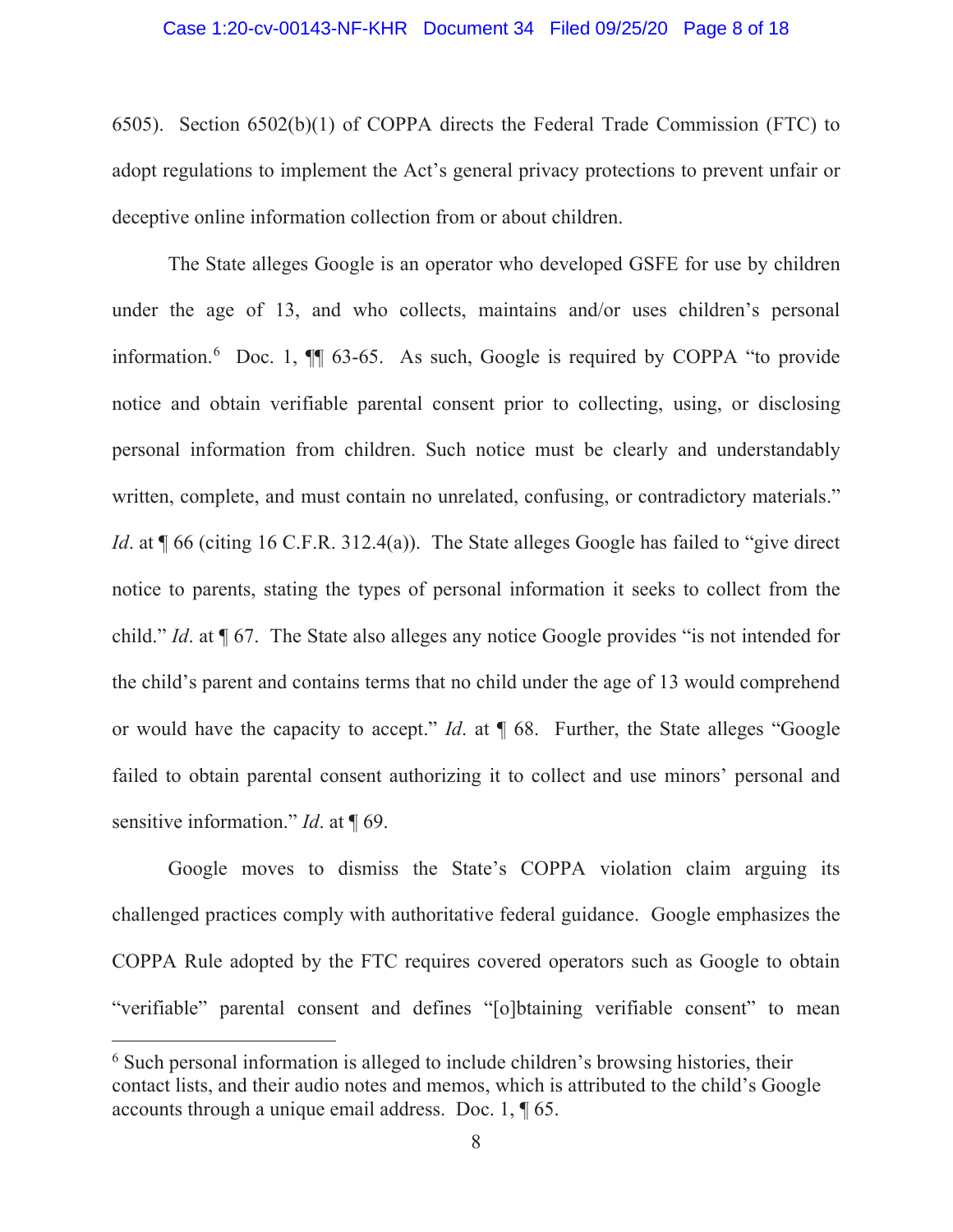#### Case 1:20-cv-00143-NF-KHR Document 34 Filed 09/25/20 Page 9 of 18

"*making any* reasonable *effort*" to provide notice and obtain consent. 16 C.F.R. § 312.2 (emphasis added); *see also id.* § 312.5 ("Any method to obtain verifiable parental consent must be reasonably calculated, in light of available technology, to ensure that the person providing consent is the child's parent.")

 The notice regulation requires prominent posting of the notice on the operator's website and to parents of "what information is collected from children by the operator, how the operator uses such information, and the operator's disclosure practices regarding such information." 16 CFR § 312.4(a). Again, Google emphasizes the requirement for notice to parents incorporates the concept of "reasonable efforts" and the regulation details the content of the notice. 16 CFR § 312.4(b)-(c). While the notice must be clearly and understandably written, complete and contain no unrelated confusing or contradictory materials, there is no requirement that the notice be written in terms understandable by a child under the age of 13.

The FTC's definition of "obtaining verifiable parental consent" is substantially similar to the definition contain in COPPA which, as noted above, brings in the concept of "making any reasonable effort." 64 Fed. Reg. 59893. As an additional explanation of the notice-and-consent requirement in the educational setting, the FTC notes –

[T]he Rule does not preclude schools from acting as intermediaries between operators and parents in the notice and consent process, or from serving as the parents' agent in the process. For example, many schools already seek parental consent for in-school Internet access at the beginning of the school year. Thus, where an operator is authorized by a school to collect personal information from children, after providing notice to the school of the operator's collection, use, and disclosure practices, the operator can presume that the school's authorization is based on the school's [sic] having obtained the parent's consent.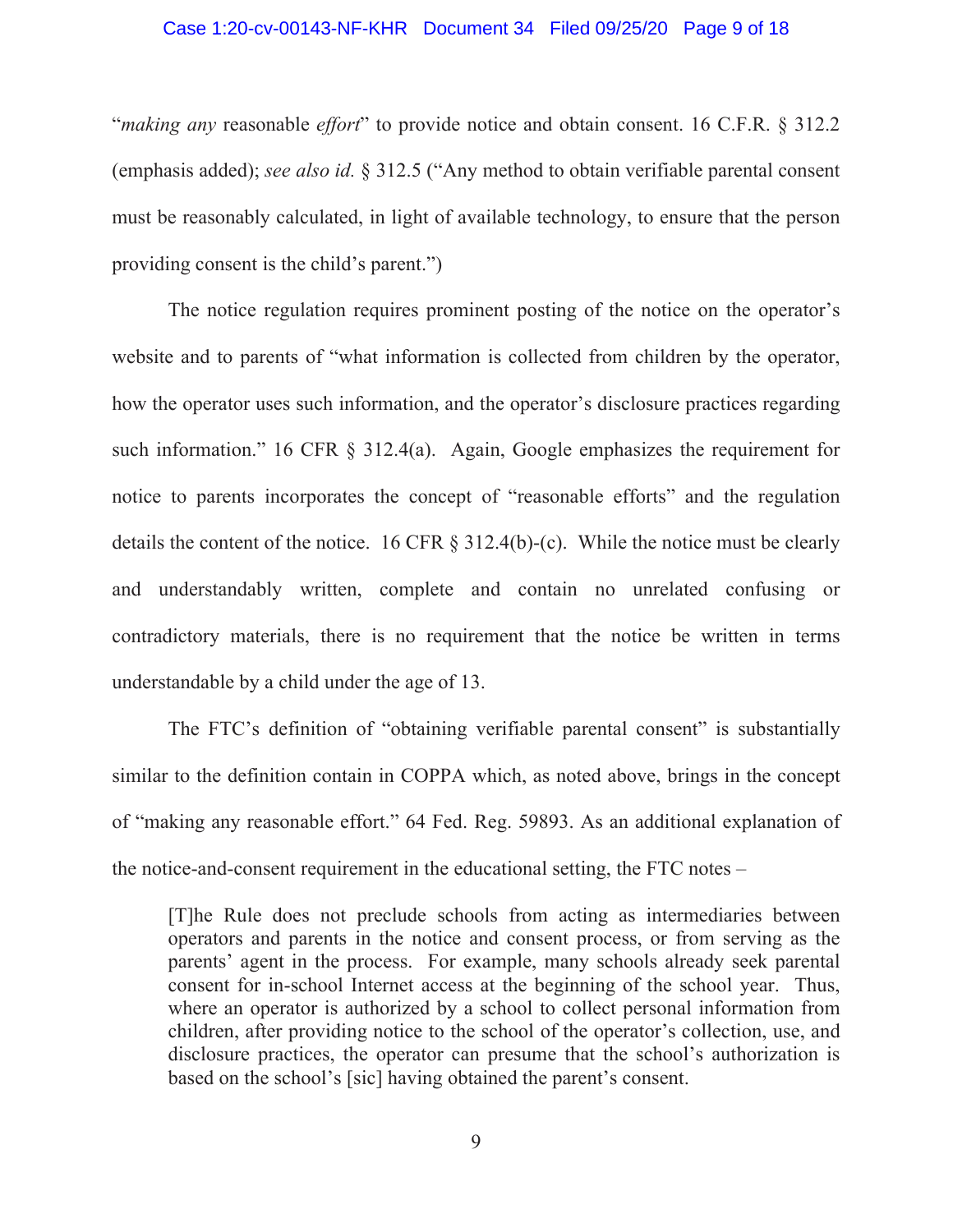64 Fed. Reg. 59903.

Additionally, the FTC more recently published guidance in the form of a compliance guide. Doc. 28-7. This guide reaffirms that "schools may act as the parent's agent and can consent to the collection of kids' information on the parent's behalf." *Id*. at p. 3.

Google argues it is complying with COPPA consistent with this FTC guidance by using schools as intermediaries or the parent's agent in the notice-and-consent process. Thus, according to Google, schools who have ordered their GSFE services have received notice of Google's collection, use and disclosure practices, and have authorized Google to collect personal information from children pursuant to the GSFE Agreement. Therefore, Google can lawfully presume that the school's authorization is based on the school having obtained the parent's consent.

To better understand the differentiation between a school as agent, versus as intermediary, one must focus on the services ordered under the GSFE Agreement. As explained by Google with reference to the State's complaint and documents subject to judicial notice:

Schools who participate in GSFE can assign a GSFE account (*i.e*., a username and password) to school personnel and students (together "users"). [Doc. 1, ¶ 37]. With these accounts, users can access a suite of services, known as the "**Core Services**," that have been adapted for use within a school or organization, including Gmail (email), Calendar, Contacts, Drive (storage), Docs (word processing), Groups (discussion groups), Sheets (spreadsheets), Slides (presentations), Chrome Sync (device synchronization), Hangouts Meet/Chat (chat and conferencing), Vault (archiving), and Classroom (class-specific discussion groups, assignment distribution, feedback). [*Id.* at ¶ 21; Doc. 28-2 (GSFE Privacy Notice)].

10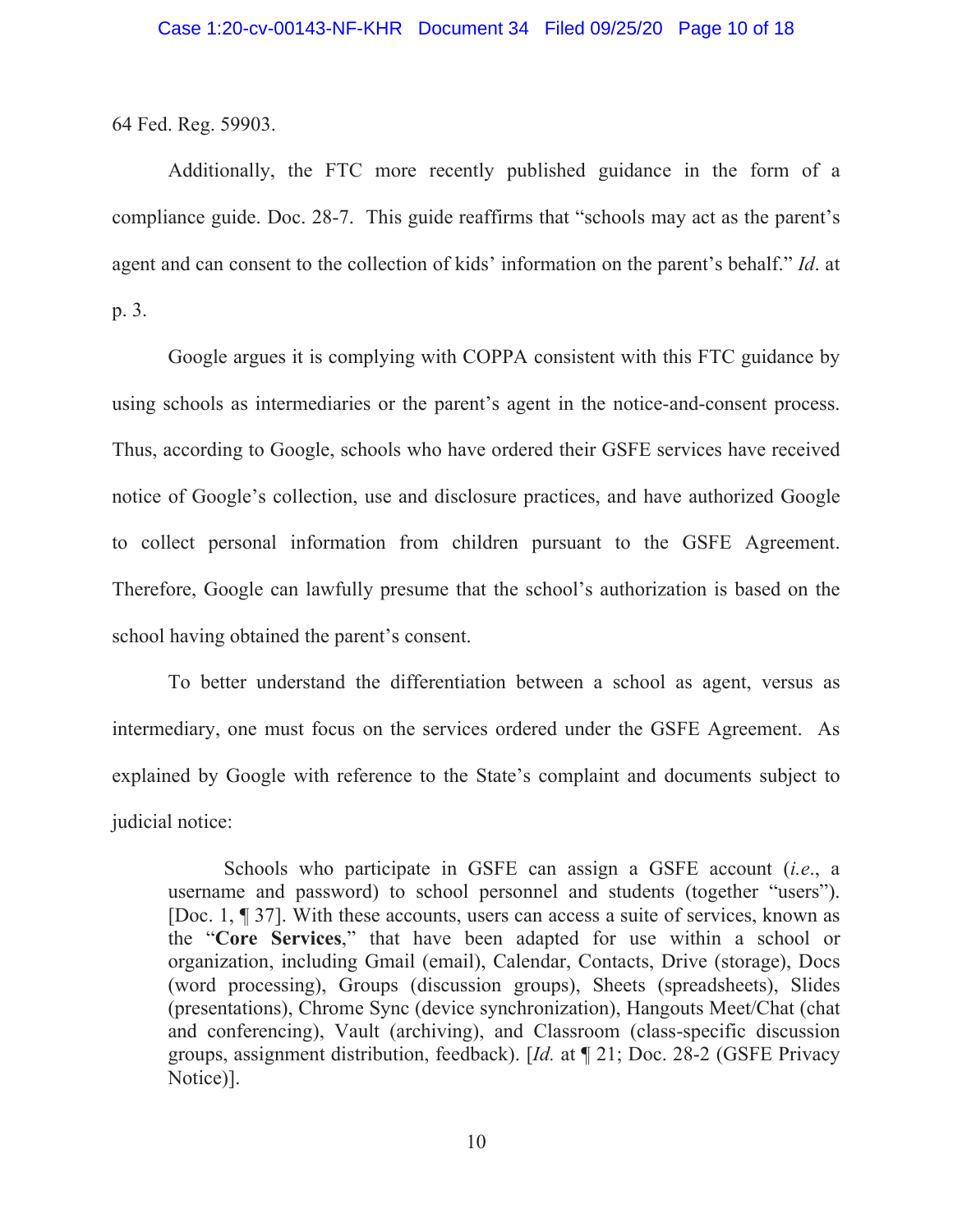Google also offers general consumer services, like Google Maps, Blogger and YouTube, that are not part of the Core Services. [Doc. 28-2, p. 2-3]. For K-12 schools, these "**Additional Services**" are off by default and cannot be accessed using GSFE accounts unless a school decides to affirmatively grant access. [*Id.*; Doc. 28-3 (GSFE Agreement), p. 2]. Schools agree to obtain parental consent before allowing users under 18 access to Additional Services. Google provides schools with resources about communicating with parents, including a template to help schools provide notice and obtain consent. [Doc. 28-4 (Notice template)].

Doc. 28, pp. 8-9 (emphasis added).

Google argues when schools contract with Google to use GSFE, they agree to **provide or obtain** the requisite consent for the use of the services. Doc. 28-3, p. 4. With regard to "Core Services," the schools themselves "consent[] as required under [COPPA] to the collection and use of personal information in the Services, described in the [GSFE] Privacy Notice." *Id.* With regard to "Additional Services," the GSFE Agreement language states "Customer will obtain parental consent for the collection and use of personal information in the Additional Products that Customer allows End Users to access before allowing any End Users under the age of 18 to use those services." *Id*. Google argues the State's complaint does not allege that any New Mexico schools breached this duty by failing to obtain parental consent before authorizing access to Additional Services. According to Google, positioning schools as either the agent who consents (for Core Services), or the intermediary who obtains prior parental consent (for Additional Services), is precisely what the FTC guidance authorizes and the State cannot thereby support its alleged violation of COPPA.

The first issue is whether deference is warranted as to FTC's guidance in the educational context. The parties disagree on the standard for deference as well as

11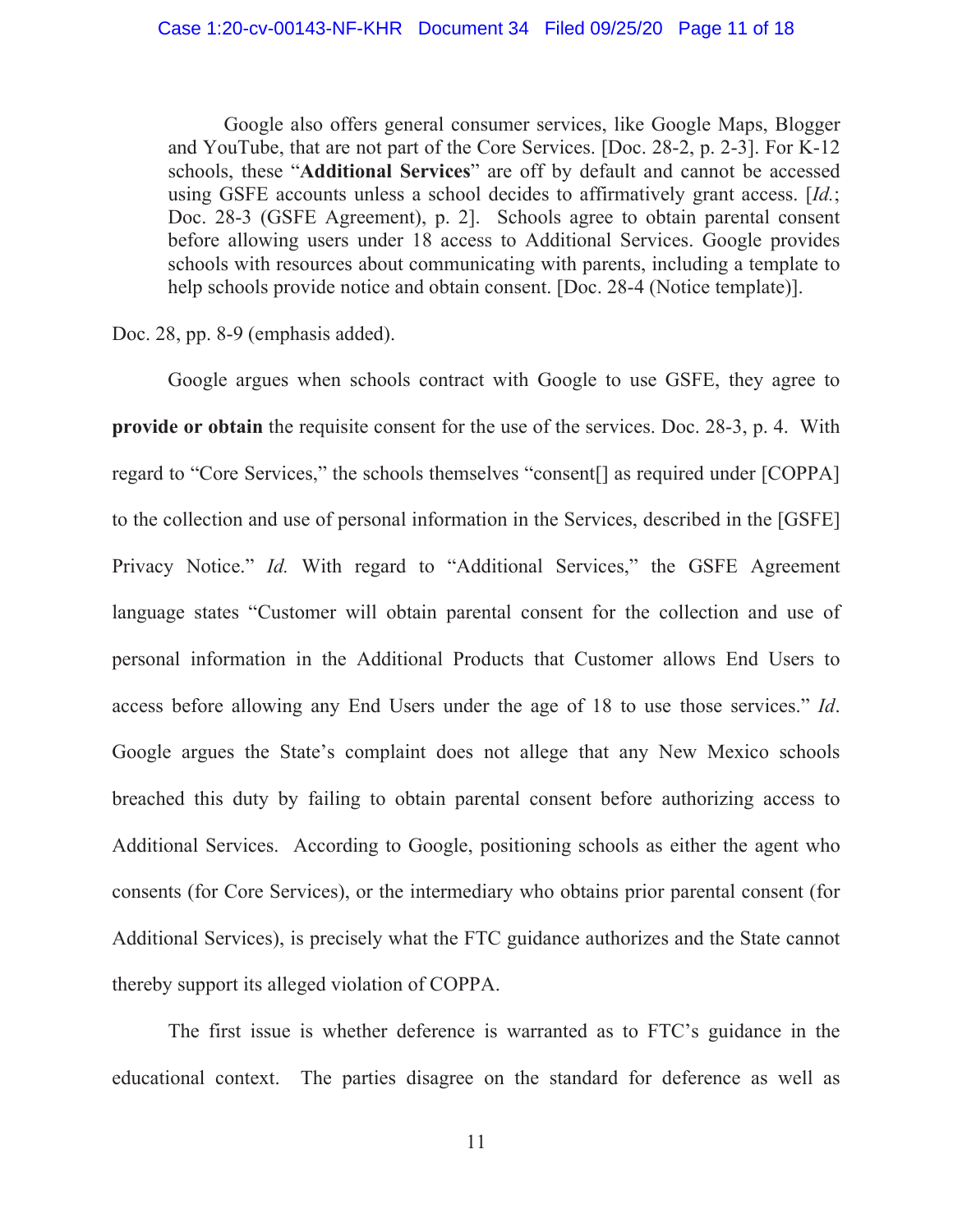### Case 1:20-cv-00143-NF-KHR Document 34 Filed 09/25/20 Page 12 of 18

whether any deference is proper. The State argues the FTC interpretation of its regulation on notice-and-consent is not subject to *Auer* deference because the regulation merely parrots the statute. Doc. 30, p. 18; *see Auer v. Robbins*, 519 U.S. 452, 457 (1997) ("Because Congress has not 'directly spoken to the precise question at issue,' we must sustain the Secretary's approach so long as it is 'based on a permissible construction of the statute,'" quoting *Chevron U.S.A. Inc. v. Natural Resources Defense Council, Inc*., 467 U.S. 837, 842-843 (1984)). Rather, the State argues the FTC statements should be considered under *Skidmore* deference. Doc. 30, p. 19; *see Skidmore v. Swift & Co*., 323 U.S. 134 (1944).<sup>7</sup>

Accepting for purposes of this motion that *Skidmore* is the appropriate standard, for the reasons discussed below this Court extends *Skidmore* deference because the FTC's published guidance has "the power to persuade." The FTC has extended a degree of care in the consideration of COPPA in the educational context, by way of roundtables, responses to comments, and responses to questions clarifying when the school may provide consent as an agent. Additionally, while the State argues for direct notice to and consent by parents, that is not what the law and regulatory framework require. While this might be preferred in a perfect world, the law only requires operators to "make any reasonable effort" to provide notice and obtain consent. In considering what constitutes

<sup>&</sup>lt;sup>7</sup> "We consider that the rulings, interpretations and opinions of the [agency], while not controlling upon the courts by reason of their authority, do constitute a body of experience and informed judgment to which courts and litigants may properly resort for guidance. The weight of such a judgment in a particular case will depend upon the thoroughness evident in its consideration, the validity of its reasoning, its consistency with earlier and later pronouncements, and all those factors which give it power to persuade, if lacking power to control." *Skidmore*, 323 U.S. at 140.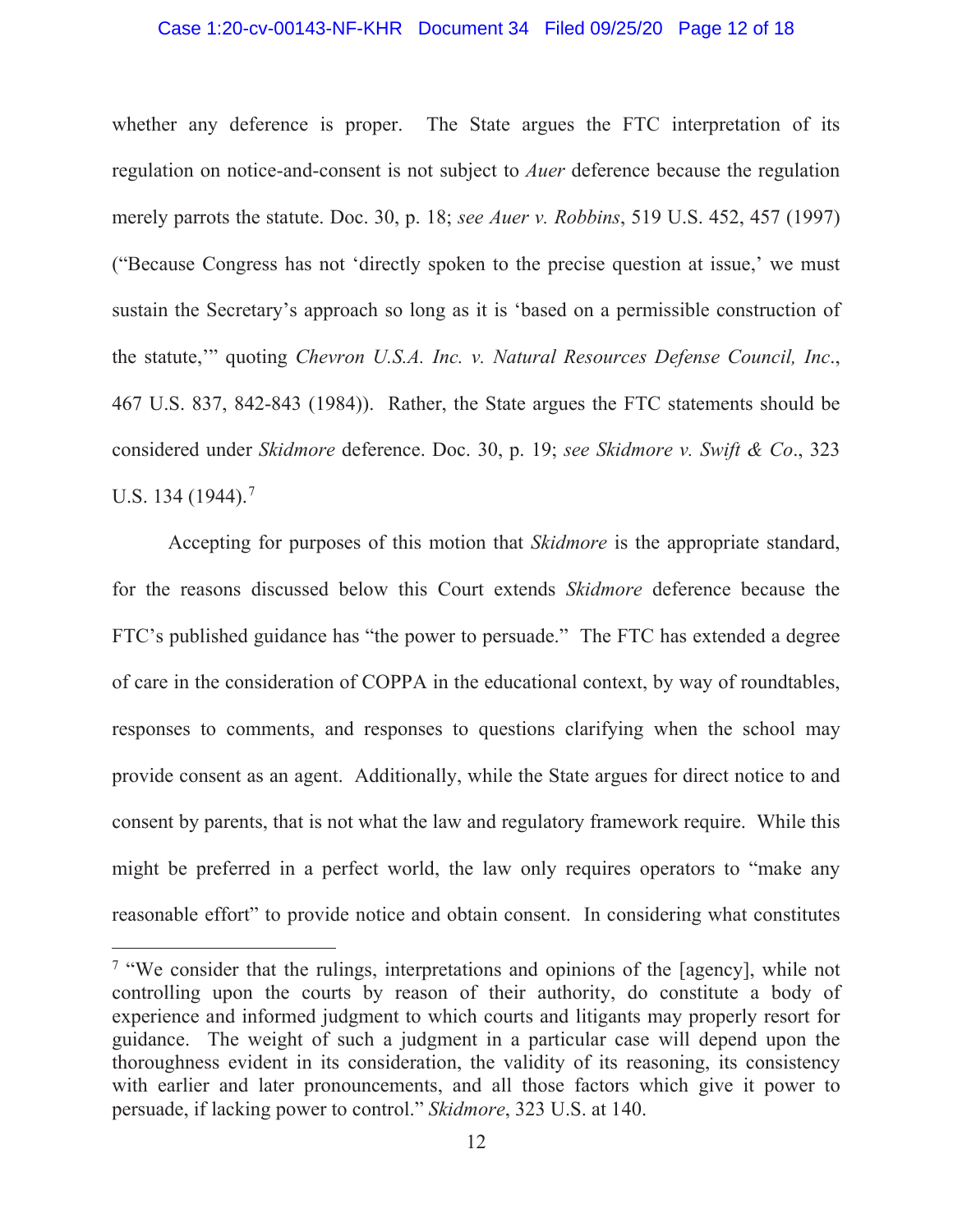### Case 1:20-cv-00143-NF-KHR Document 34 Filed 09/25/20 Page 13 of 18

"any reasonable effort," the FTC recognizes that many schools "already seek parental consent for in-school Internet access at the beginning of the school year." Further, other approaches to obtain consent directly from parents suffer from the problem of ensuring consent is obtained from the authorized parent or guardian. Local schools have relationships with parents and guardians, formed through countless conferences, meetings and communications, which no online operator can reasonably replicate. This problem was discussed in a 2010 FTC roundtable:

The real problem here has always been … you never know if you have got a parent, and not only if you have got a parent, you don't know if you have the custodial parent who has the legal rights over this kid, and the only people who know that, if the kids are in school, are schools. … Unless you work with the schools, you're never going to get the stuff, because nobody else has this information.

Doc. 28-9, p. 7 (Reported FTC "COPPA Rule Review Roundtables," June 2, 2010).

Thus, the Court concludes FTC guidance is persuasive in recognizing a proper notice and consent role for schools given that schools communicate with and obtain consent from parents and guardians they regularly contact for any number of other school-based activities.

The next issue is whether FTC's guidance limits the verified consent requirement to the circumstance "where an operator collects personal information from students for the use and benefit of the school, and for no other commercial purpose." Doc. 30, p. 13 (citing 28-7 at 3,4; 28-8 at 2). This is significant because the State alleges that Google's collection of children's data is devoted principally to impermissible commercial purposes.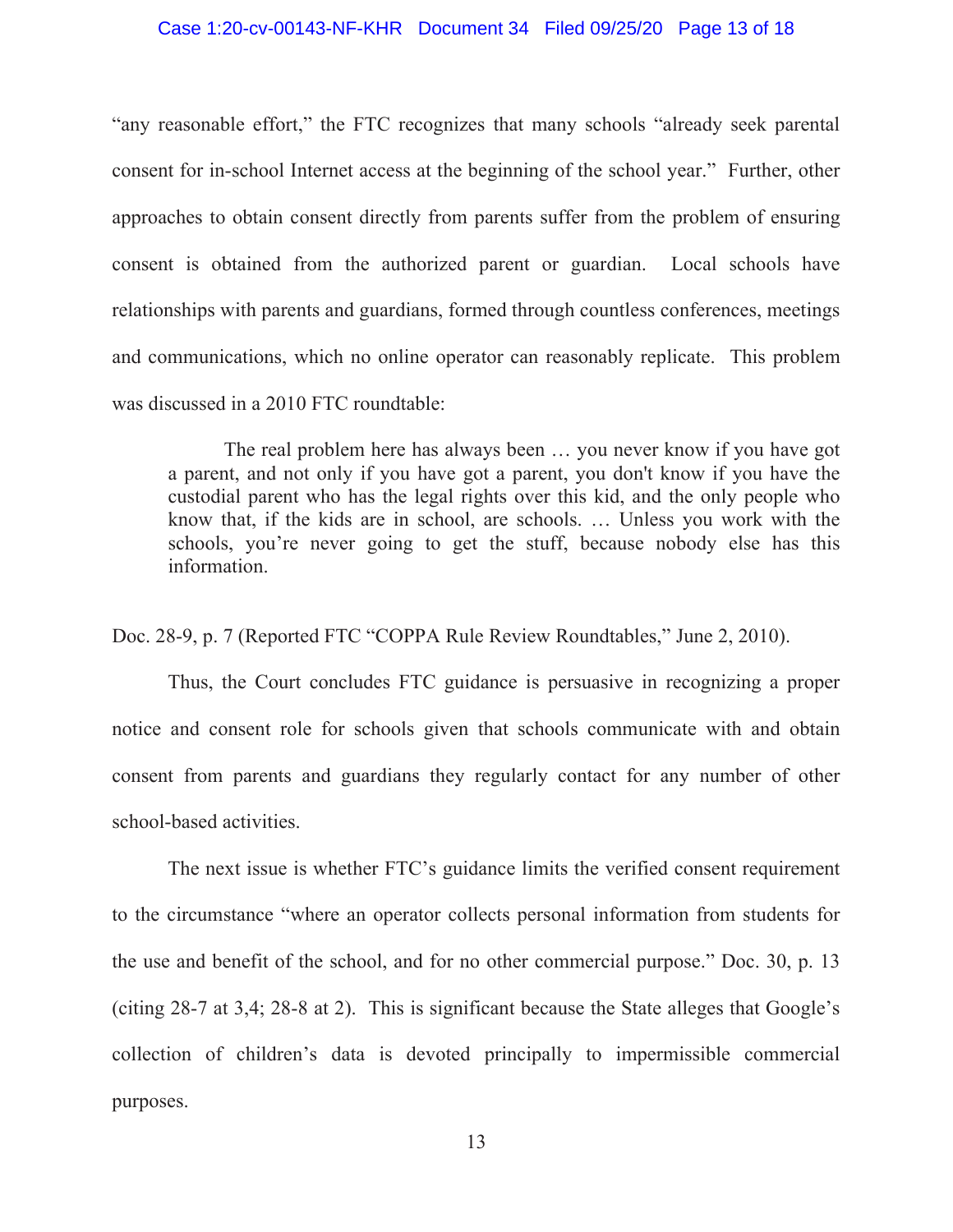### Case 1:20-cv-00143-NF-KHR Document 34 Filed 09/25/20 Page 14 of 18

As to this issue, Google differentiates between two different consent scenarios – agent and intermediary. There is no dispute that both terms are used by the FTC in its preamble to the final rule. The "agent" scenario has been fairly well detailed by the FTC. For the "agent" scenario, the school consents for the parent, but can do so only if (1) the operator provides the school with full notice of its collection, use and disclosure practices, and (2) the personal information collected is for the use and benefit of the school and no other commercial purposes. Doc. 28-7, pp. 3-4. As explained above, the Court defers to this federal guidance for COPPA "notice-and-consent" compliance where the personal information collected is not for commercial purposes.

In terms of deference to the FTC's preamble statement that schools may act "as intermediaries between operators and parents in the notice and consent process," (64 Fed. Reg. 59903), this is a closer call. The FTC has no comparable guide such as the one discussing schools as agents. But then again, Google is correct in arguing that simply because the FTC has provided a further explanation for the scenario of schools as agents, that does not necessarily mean the FTC prohibits operators from contracting with schools as intermediaries in providing notice to, and obtaining consent from parents for services which result in collecting information from students for commercial purposes. Finally, Google argues the FTC guidance allows operators to rely on third-party intermediaries to obtain consent. *See* 2020 COPPA FAQs ("Can I use a third party, such as one of the app stores, to get parental consent on my behalf? Yes").<sup>8</sup> According to Google, if it would be

<sup>8</sup> *See*, https://www.ftc.gov/tips-advice/business-center/guidance/complying-coppafrequently-asked-questions-0#A.%20General%20Questions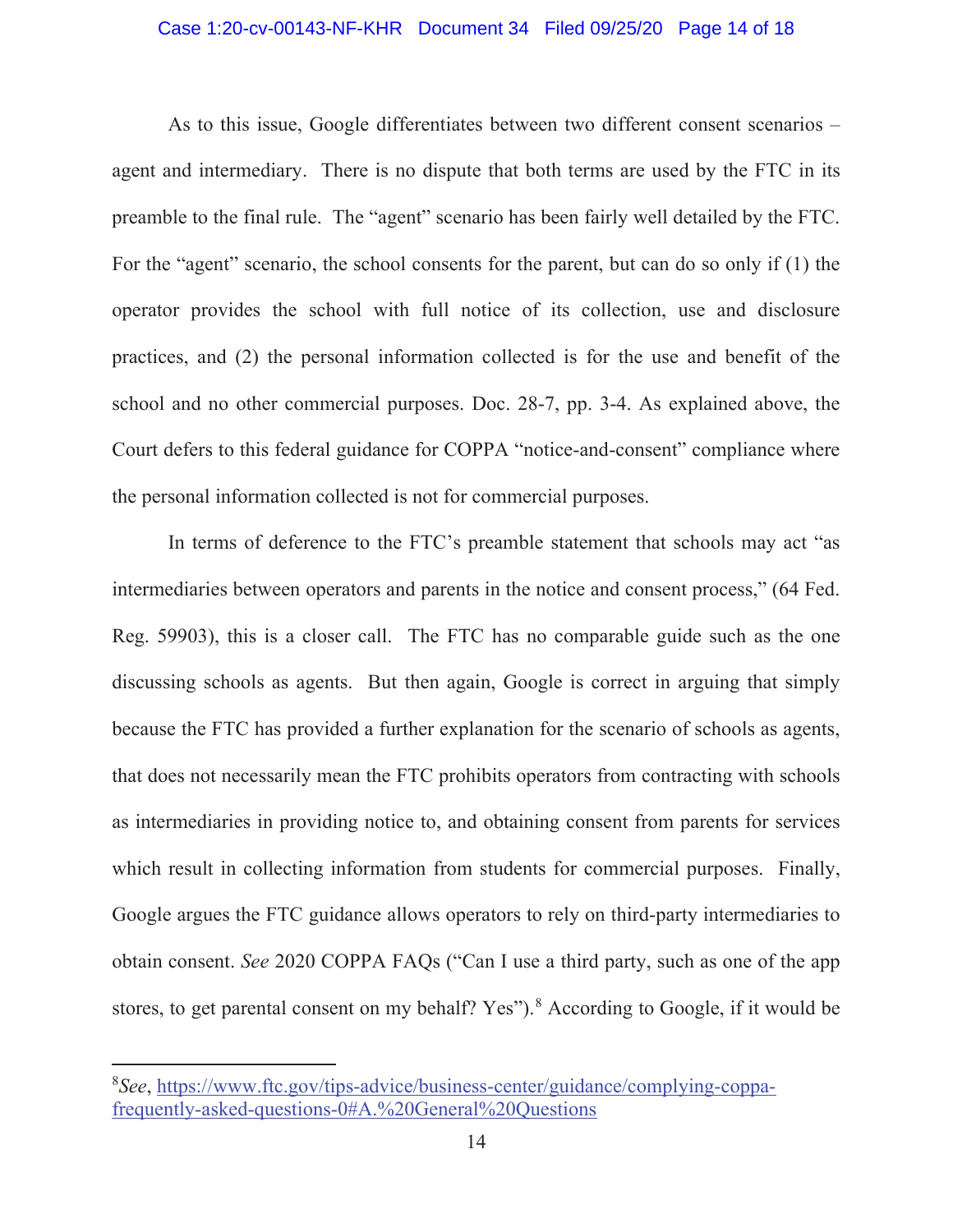### Case 1:20-cv-00143-NF-KHR Document 34 Filed 09/25/20 Page 15 of 18

reasonable for it to hire an intermediary such as a call center or an app store, a local school serving children and their parents should be recognized as a legitimate intermediary.

Google's argument for deference to the FTC's recognition of schools as intermediaries is persuasive. The State argues the FTC guide clearly states that if an operator intends to use or disclose children's personal information for its own commercial purposes in addition to the provision of services to the school, it will need to obtain parental consent. (Doc. 28-1, p. 4). That is undisputed; however, it is equally undisputed that the FTC expressly recognizes intermediaries in functioning to obtain parental consent on behalf of operators such as Google. Ultimately, the law only requires "any reasonable effort" in providing notice to and obtaining consent from parents and, given that schools can provide notice in the scenario when personal information is collected for the use and benefit of the school, it seems persuasive that schools can obtain consent as an intermediary for the scenario when information is also collected by the operator for other commercial purpose. Therefore, for the reasons argued by Google, the Court agrees and defers to the FTC in its published guidance recognizing both legitimate roles (agent and intermediary) for schools in the notice-and-consent process.

Next, the State argues that Google's motion requires resolving multiple, complex questions of fact in its favor, including: (1) whether Google provided New Mexico schools with full notice of its practices as to the depth and breadth of its data collection practices and (2) whether Google, in turn, has actually been authorized by the schools to collect personal information from children. According to the State, for the Court to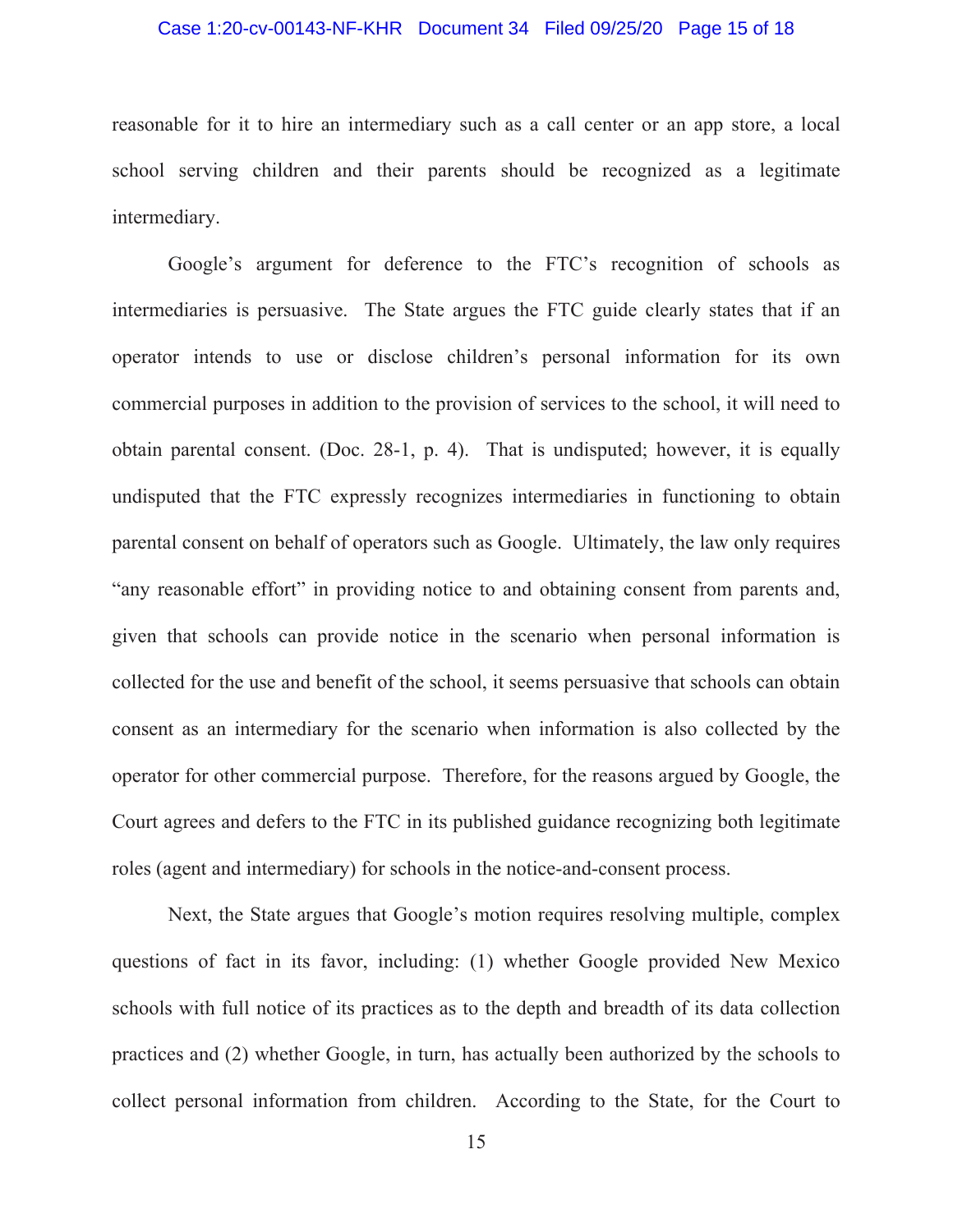#### Case 1:20-cv-00143-NF-KHR Document 34 Filed 09/25/20 Page 16 of 18

answer those questions in Google's favor, Google points not to the State's Complaint, but to a contrary narrative supported—if at all—by improper extrinsic evidence.

As to the argument that the documents on Google's website constitute improper extrinsic evidence, this argument is rejected for the reasons discussed in the analysis on judicial notice. Further, the Court agrees with Google that the State's complaint does not allege that Google fails to provide notice to schools, or that Google fails to obtain consent from schools, or that schools fail to obtain consent from parents where required when schools select the Additional Services which result in the collection of data for commercial purposes.

In focusing on the COPPA allegations in the complaint without the contentions rejected by the Court (i.e., that Google fails to provide direct notice to and obtain verifiable consent directly from parents), the State alleges as violations of COPPA: (1) Google does not provide adequate notice to the parents about its data collection practices (Doc. 1, ¶ 50) and (2) the notice provided contains terms that no child under the age of 13 would comprehend. First, as to the allegation of inadequate notice, this one phrase is conclusory and fails to satisfy the *Iqbal/Twombly* requirement to allege sufficient factual matter, accepted as true, "to state a claim to relief that is plausible on its face." *Iqbal*, 556 U.S. at 678 (quoting *Twombly*, 550 U.S. at 570). Second, COPPA contains no requirement that notice be drafted for the understanding of children under 13.

As to the State's argument that there are no facts supporting the claim that Google has been authorized by schools to collect personal information, the Court would first note that the State has not alleged otherwise in its complaint. Consequently, there is no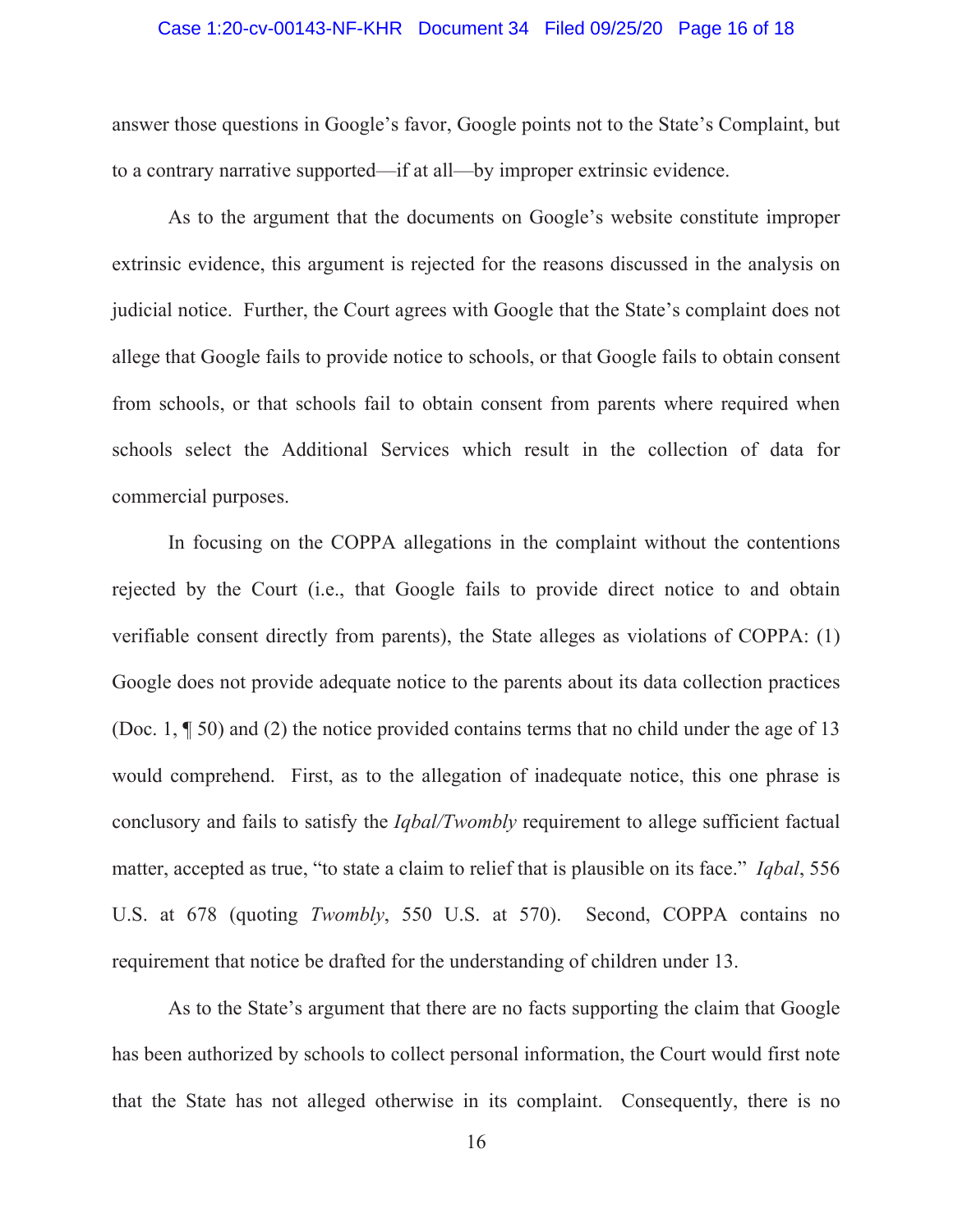### Case 1:20-cv-00143-NF-KHR Document 34 Filed 09/25/20 Page 17 of 18

"contrary narrative" alleged by the State. Further, as discussed by the Court in resolving Google's motion for judicial notice, the State's allegations combined with Google's publicly available online content supports the conclusion that many schools access and use the GSFE services ordered by the school, and thus the school's access and use is governed by the GSFE Agreement. Doc. 28-3. It is this agreement which authorizes Google's data collection practices. Therefore, for all these reasons, the Court concludes there is no "contrary narrative" contradicting the well-pled allegations in the State's complaint or supported by improper extrinsic evidence.

### *State Law Claims.*

 Having dismissed the State's federal claim, the Court must now decide what to do with the State's remaining UPA and common law claims. This is a court of limited jurisdiction, meaning it is authorized to hear only certain types of claims. Generally, state law claims are among those the court cannot decide, unless certain conditions are met. The condition that allowed the state claims to initially go forward in this case was that they related to the federal law claim, over which this court does have jurisdiction, 28 U.S.C. § 1367(a).

Under 28 U.S.C.  $\frac{1367(c)(3)}{c}$ , the Court has discretion to continue to hear associated state claims, notwithstanding dismissal of the federal claims, but this is disfavored. *See King v. Fleming*, 899 F.3d 1140, 1154 (10th Cir. 2018). Indeed, the Tenth Circuit has made clear that after dismissing federal claims, "the court may, and usually should, decline to exercise jurisdiction over any remaining state claims." *Id*. (quoting *Smith v. City of Enid ex rel. Enid City Comm'n*, 149 F.3d 1151, 1156 (10th Cir.